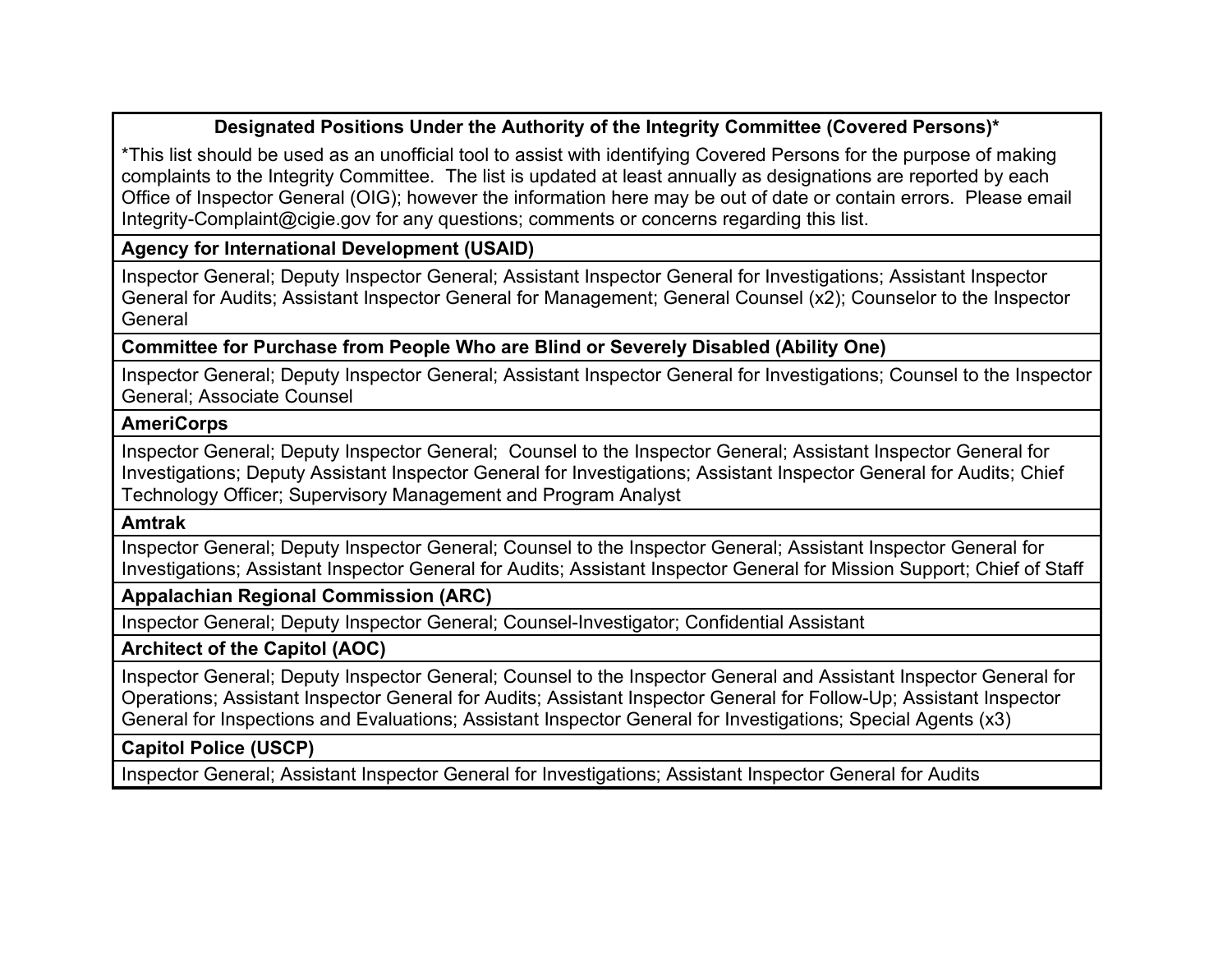**Central Intelligence Agency (CIA)**

Inspector General; Counsel to the Inspector General; Assistant Inspector General for Audits; Assistant Inspector General for Inspections; Assistant Inspector General for Investigations; Chief of Staff to the Inspector General; Chief Strategy Officer; Chief Support Management Group

**Commodity Futures Trading Commission (CFTC)**

Inspector General; Deputy Inspector General; Assistant Inspector General for Audits; Assistant Inspector General for Investigations; Counsel to the Inspector General

**Consumer Product Safety Commission (CPSC)**

Inspector General; Deputy Inspector General; Counsel to the Inspector General; Chief of Staff

**Corporation for Public Broadcasting (CPB)**

Inspector General; Deputy Inspector General; Counsel to the Inspector General; Assistant Inspector General for Investigations

**Defense Intelligence Agency (DIA)**

Inspector General; Deputy Inspector General; Assistant Inspector General for Investigations; Assistant Inspector General for Audits; Assistant Inspector General for Quality Control; Assistant Inspector General for Management and Planning; Assistant Inspector General for Inspections and Evaluations; Counsel to the Inspector General

**Denali Commission**

Inspector General

**Department of Agriculture (USDA)**

Inspector General; Deputy Inspector General; Counsel to the Inspector General; Executive Assistant to the Inspector General; Assistant Inspector General for Audits; Assistant Inspector General for Investigations; Assistant Inspector General for Analytics and Innovation; Assistant Inspector General for Management; Director, Office of Compliance and Integrity

**Department of Commerce (DOC)**

Inspector General; Deputy Inspector General; Counsel to the Inspector General; Senior Legislative and External Affairs Officer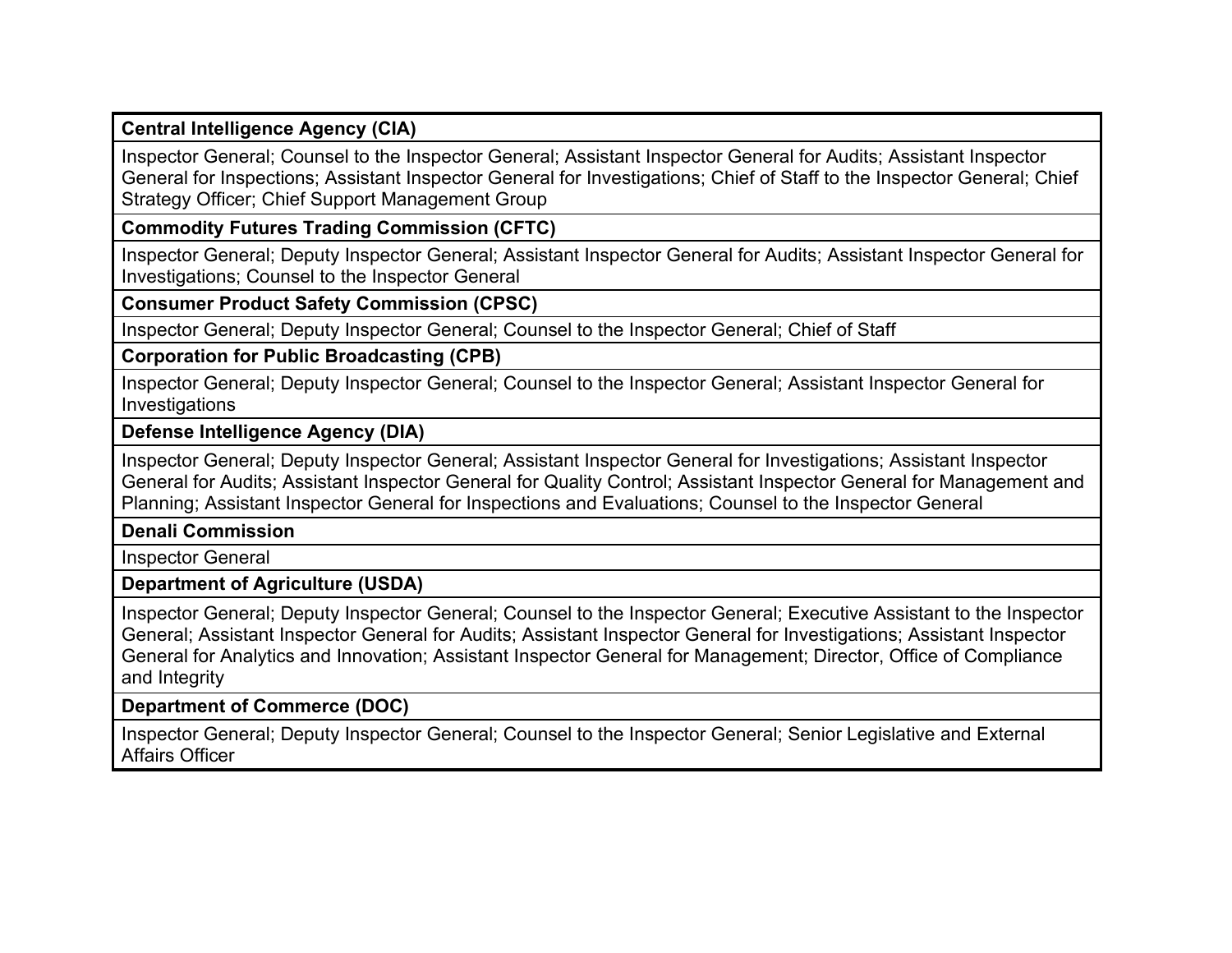# **Department of Defense (DOD)**

Inspector General; Principal Deputy Inspector General; Deputy Inspector General for Administrative Investigations; Deputy Inspector General for Audits; Deputy Inspector General for Evaluations; Deputy Inspector General for Investigations; Deputy Inspector General for Overseas Contingency Operations; Deputy Inspector General for Diversity, Inclusion, and Military Insider Threat; General Counsel; Senior Advisor to the Inspector General; Ombudsman; Assistant Inspector General Office of Legislative Affairs and Communications; Director, Office of Equal Employment Opportunity; Director, Office of Professional Responsibility

# **Department of Education**

Inspector General; Deputy Inspector General; Counsel to the Inspector General; Assistant Inspector General for Investigations; Assistant Inspector General for Audits; Assistant Inspector General for Management Services; Assistant Inspector General for Technology Services; Congressional and Public Affairs Liaison - Congressional, Public Affairs and Communications Services; Director, Quality and Integrity Group; Executive Assistant to the Inspector General; Chief of Staff; Chief Diversity Officer

# **Department of Energy (DOE)**

Inspector General; Deputy Inspector General; Assistant Inspector General for Investigations; Assistant Inspector General for Audits; Assistant Inspector General for Inspections, Intelligence Oversight, and Special Projects; Assistant Inspector General for Cyber Assessments and Data Analytics; Assistant Inspector General for Management and Administration; Chief Counsel to the Inspector General; Special Counsel for Administrative Remedies

# **Department of Health and Human Services (HHS)**

Inspector General; Principal Deputy Inspector General; Chief Counsel to the Inspector General; Chief of Staff; Deputy Inspector General for Audit Services; Deputy Inspector General for Evaluations and Inspections; Deputy Inspector General for Investigations; Deputy Inspector General for Management and Policy

# **Department of Homeland Security (DHS)**

Inspector General; Principal Deputy Inspector General; Counsel to the Inspector General; Chief of Staff

# **Department of Housing and Urban Development (HUD)**

Inspector General; Deputy Inspector General; Chief of Staff; Senior Advisor for Operations; Counsel to the Inspector General; Assistant Inspector General for Investigations; Assistant Inspector General for Audits; Assistant Inspector General for Evaluations; Chief Strategy Officer; Chief Information Officer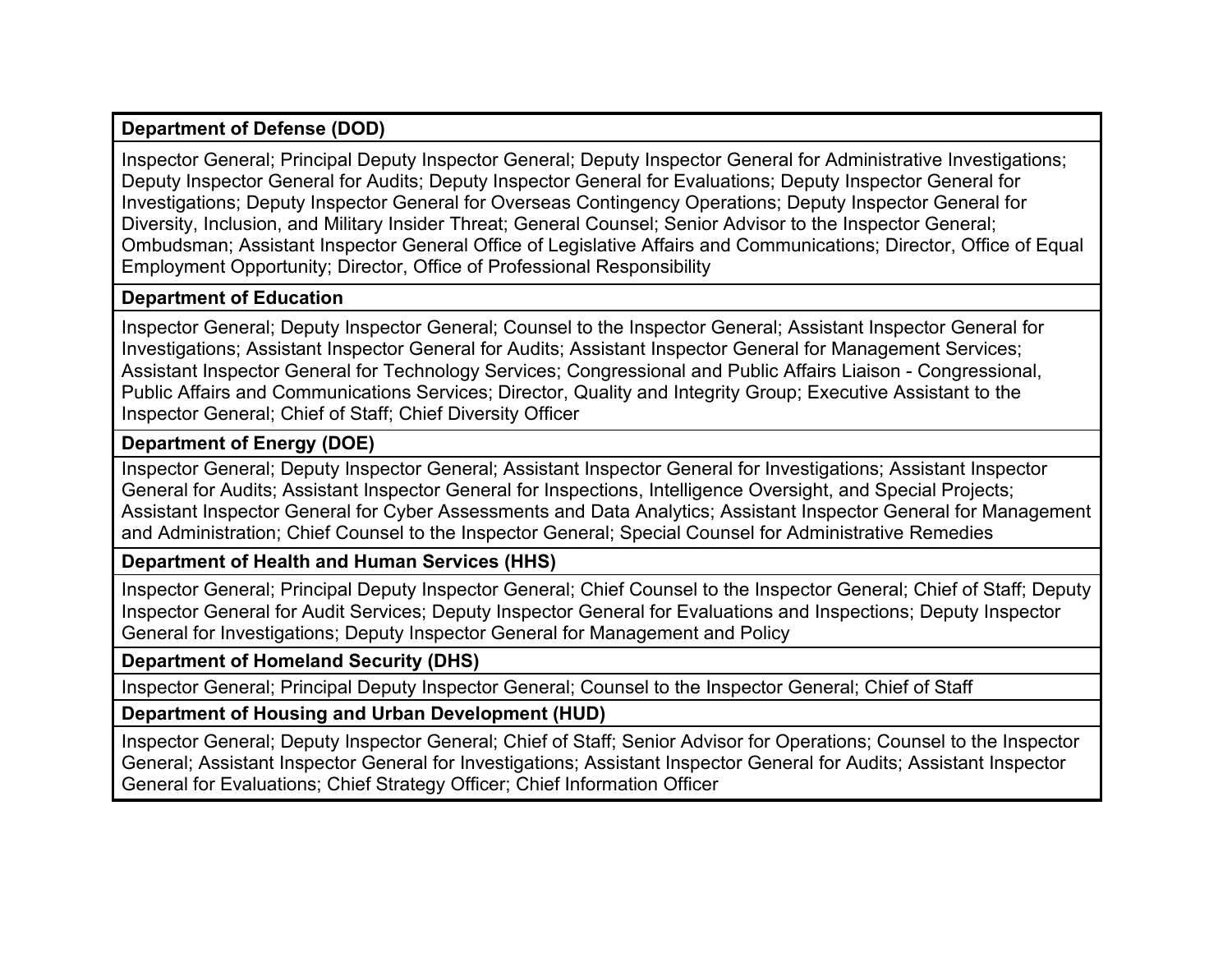### **Department of Interior (DOI)**

Inspector General; Deputy Inspector General; General Counsel; Assistant Inspector General for Investigations; Assistant Inspector General for Audits, Inspections and Evaluations; Assistant Inspector General for Strategic Programs; Assistant Inspector General for Management; Senior Counsel

#### **Department of Justice (DOJ)**

Inspector General; Deputy Inspector General; General Counsel; Assistant Inspector General for Investigations; Assistant Inspector General for Audits; Assistant Inspector General for Evaluations and Inspections; Assistant Inspector General for Oversight and Review; Assistant Inspector General for Management and Planning; Assistant Inspector General for Information Technology; Senior Counsel to the Inspector General (x4); Chief Innovation Officer

#### **Department of Labor (DOL)**

Inspector General; Deputy Inspector General; Assistant Inspector General for Audits; Assistant Inspector General for Investigations-Labor Racketeering and Fraud; Assistant Inspector General for Management and Policy; Counsel to the Inspector General; Chief of Staff; Special Agent-in-Charge, Office of Special Investigations

#### **Department of State**

Inspector General; Assistant Inspector General for Audits; Assistant Inspector General for Evaluations and Special Projects; Assistant Inspector General for Inspections; Assistant Inspector General for Investigations; Assistant Inspector General for Management; Assistant Inspector General for Overseas Contingency Operations; General Counsel; Senior Advisor; Chief of Staff; Director of Organizational Health

### **Department of Transportation (DOT)**

Inspector General; Deputy Inspector General; Principal Assistant Inspector General for Investigations; Chief Counsel

#### **Department of Treasury**

Inspector General; Deputy Inspector General; Counsel to the Inspector General; Assistant Inspector General for Investigations; Assistant Inspector General for Audits; Assistant Inspector General for Management

#### **Department of Veterans Affairs (VA)**

Inspector General; Deputy Inspector General; Counselor to the Inspector General; Attorney Advisor-Special Assistant to the Inspector General; Assistant Inspector General for Investigations; Assistant Inspector General for Audits and Evaluations; Assistant Inspector General for Management and Administration; Assistant Inspector General for Healthcare Inspections; Assistant Inspector General for Special Reviews; Deputy Assistant Inspector General for Investigations; Special Agent in Charge of the Analysis and Oversight Division, Office of Investigations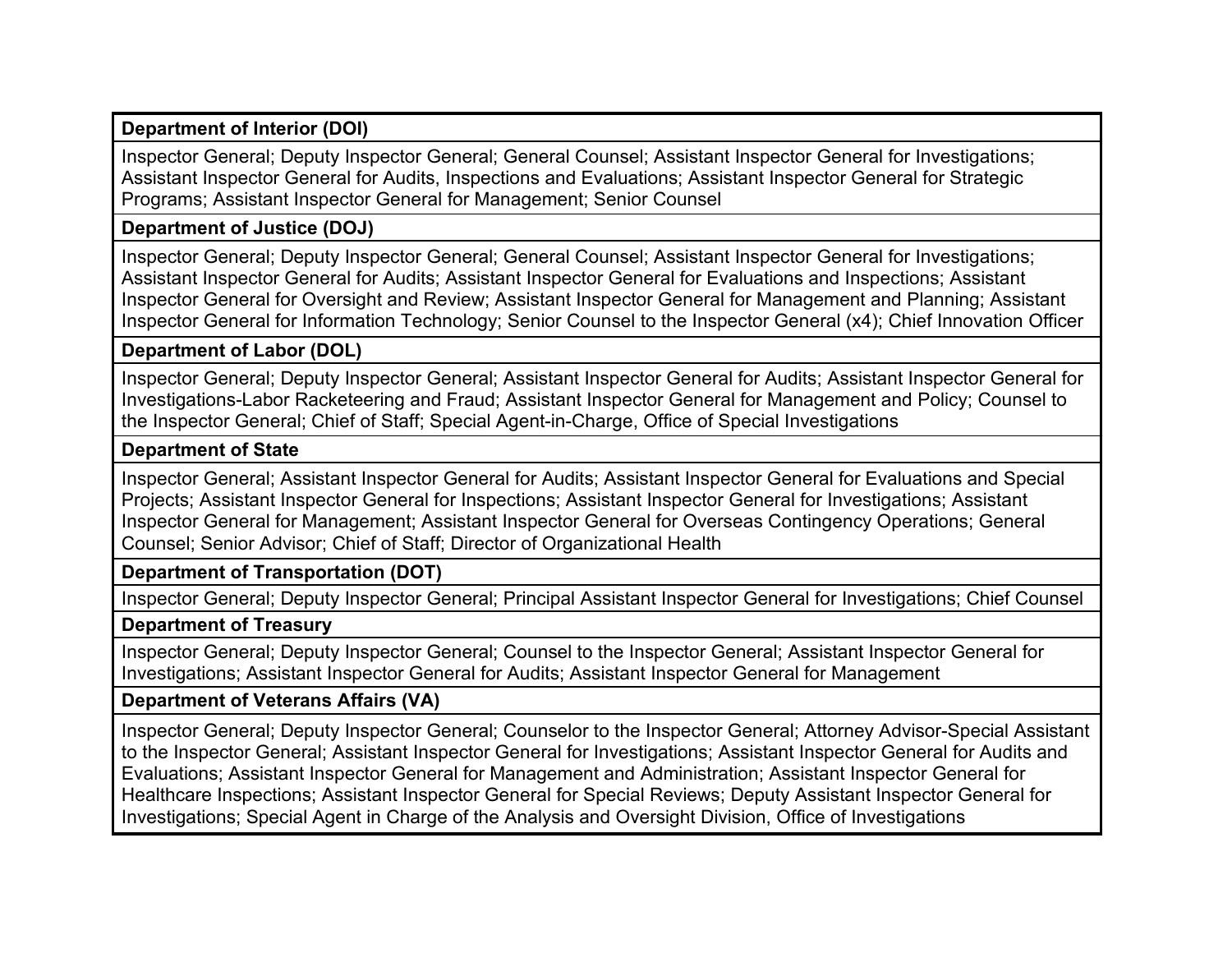#### **Election Assistance Commission (EAC)**

Inspector General; Audit Director

# **Environmental Protection Agency (EPA)**

Inspector General; Deputy Inspector General; Chief of Staff; Counsel to the Inspector General; Senior Counsel to the Inspector General; Special Assistant; Assistant Inspector General for the Office of Audit; Assistant Inspector General for the Office of Investigations; Assistant Inspector General for the Office of Management; Assistant Inspector General for the Office of Special Review

# **Equal Employment Opportunity Commission (EEOC)**

Inspector General; Deputy Inspector General; Counsel to the Inspector General; Assistant Inspector General for Audits; Administrative Assistant

# **Export-Import Bank of the U.S. (EXIM)**

Inspector General; Deputy Inspector General; Assistant Inspector General for Investigations; Assistant Inspector General for Audits and Evaluations; Assistant Inspector General for Congressional and Public Affairs; Senior Advisor to the Inspector General; Attorney-Advisor; Administrative Specialist

## **Farm Credit Administration (FCA)**

Inspector General; Assistant Inspector General for Audits, Inspections, and Evaluations; Senior Auditor (x2); Investigator; Counsel to the Inspector General

## **Federal Communications Commission (FCC)**

Inspector General; Assistant Inspector General for Investigations; Counsel to the Inspector General; Assistant Inspector General for Audits; Assistant Inspector General for Management

# **Federal Deposit Insurance Corporation (FDIC)**

Inspector General; Deputy Inspector General (x2); General Counsel; Assistant Inspector General for Investigations; Assistant Inspector General for Audits, Evaluations and Cyber; Chief of Staff; Senior Advisor to the Inspector General (x2)

# **Federal Election Commission (FEC)**

Inspector General; Deputy Inspector General; Senior Counsel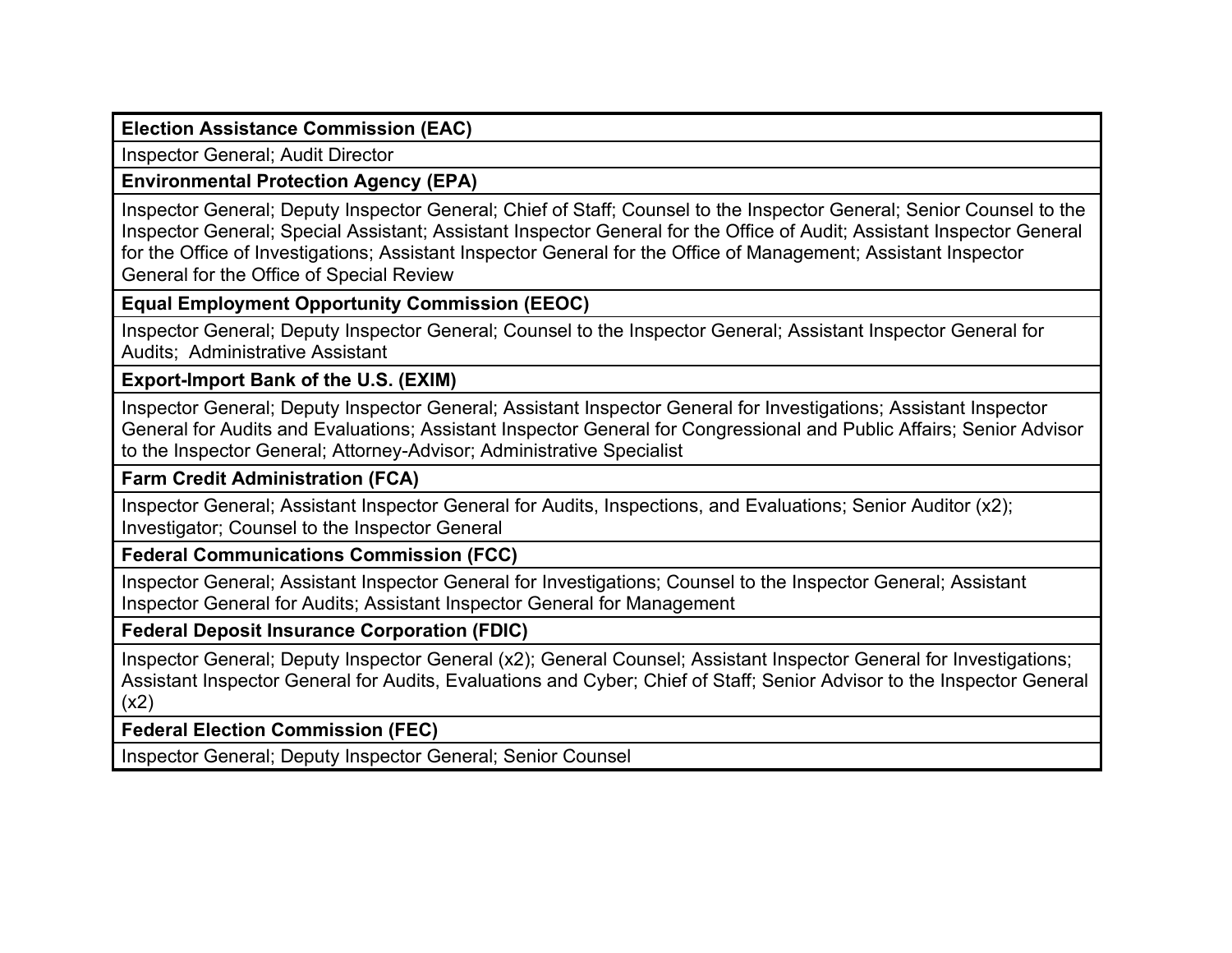#### **Federal Housing Finance Agency (FHFA)**

Inspector General; Principal Deputy Inspector General; Chief of Staff; Chief Counsel; Senior Policy Advisor for the Executive Office; Executive Assistant to the Inspector General; Deputy Inspector General for Administration; Deputy Inspector General for Audits; Deputy Inspector General for Compliance; Deputy Inspector General for Evaluations; Deputy Inspector General for Internal Controls and Facilities; Deputy Inspector General for Investigations

# **Federal Labor Relations Authority (FLRA)**

Inspector General

**Federal Maritime Commission (FMC)**

Inspector General; Auditor

**Federal Reserve Board (FRB) & Consumer Financial Protection Bureau (CFPB)**

Inspector General; Deputy Inspector General; Senior Adviser and Senior Associate Inspector General for Pandemic Response Oversight Coordination, and Strategy; Associate Inspector General for Audits and Evaluations; Associate Inspector General for Information Technology Audits; Assistant Inspector General for Audits and Evaluations; Assistant Inspector General for Investigations; Chief of Staff; Counsel to the Inspector General (x2)

**Federal Trade Commission (FTC)**

Inspector General; Deputy Inspector General; Counsel to the Inspector General; Assistant Inspector General for Investigations; Auditor (x2); Program Analyst; Administrative Assistant

**General Services Administration (GSA)**

Inspector General; Deputy Inspector General; Assistant Inspector General for Inspections; Assistant Inspector General for Auditing; Assistant Inspector General for Investigations; Associate Inspector General; Assistant Inspector General for Administration; Counsel to the Inspector General

**Government Accountability Office (GAO)**

Inspector General; Assistant Inspector General for Investigations; Counsel to the Inspector General; Assistant Inspector General for Audits

**Government Publishing Office (GPO)**

Inspector General; Deputy Inspector General; Assistant Inspector General for Inspections; Assistant Inspector General for Audits; Counsel to the Inspector General; Assistant Inspector General for Investigations; Senior Agent in Charge; Special Agent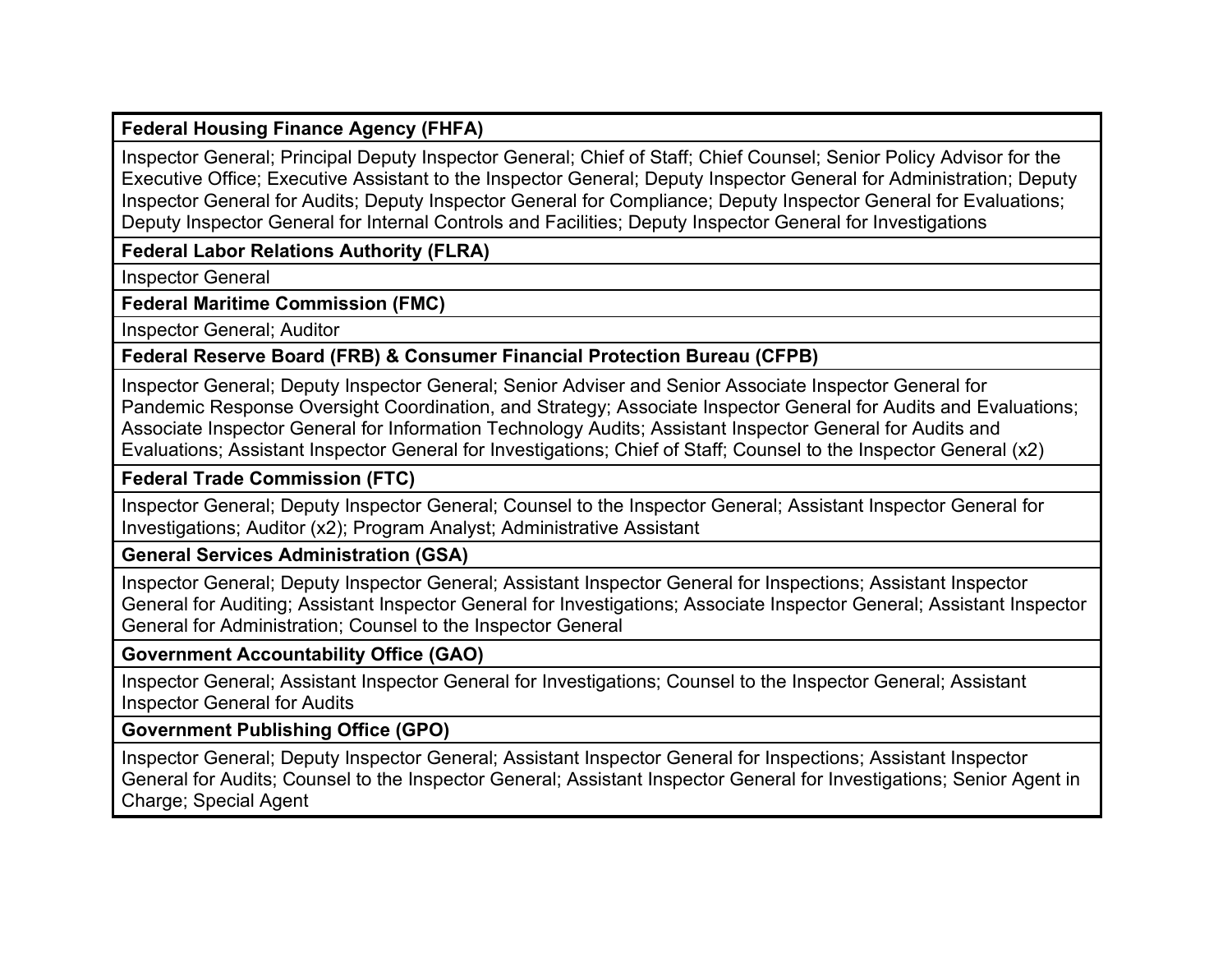### **International Development Finance Corporation (DFC)**

Inspector General; Deputy Inspector General; General Counsel; Assistant Inspector General for Investigations; Assistant Inspector General for Audits

#### **International Trade Commission (ITC)**

Inspector General; Assistant Inspector General for Investigations; Counsel to the Inspector General; Assistant Inspector General for Audits; IT Specialist

#### **Legal Services Corporation (LSC)**

Inspector General; Special Counsel; Assistant Inspector General for Audits; Assistant Inspector General for Investigations; Assistant Inspector General and Legal Counsel; Assistant Inspector General for Management and **Evaluation** 

## **Library of Congress (LOC)**

Inspector General; Deputy Inspector General; Counsel to the Inspector General; Assistant Inspector General for Investigations; Assistant Inspector General for Audits

#### **National Aeronautics and Space Administration (NASA)**

Inspector General; Deputy Inspector General; Assistant Inspector General for Investigations; Assistant Inspector General for Audits; Assistant Inspector General for Management and Planning; Counsel to the Inspector General; Senior Investigative Counsel to the Inspector General; Executive Officer to the Inspector General

### **National Archives and Records Administration (NARA)**

Inspector General; Assistant Inspector General for Audits; Assistant Inspector General for Investigations; Counsel to the Inspector General; Administrative Assistant

#### **National Credit Union Administration (NCUA)**

Inspector General; Deputy Inspector General; Counsel to the Inspector General; Assistant Inspector General for Investigations; Director of Investigations; Office Manager

### **National Endowment for the Arts (NEA)**

Inspector General; Assistant Inspector General for Audits

### **National Endowment for the Humanities (NEH)**

Inspector General; Deputy Inspector General; Auditors (x2); Administrative Officer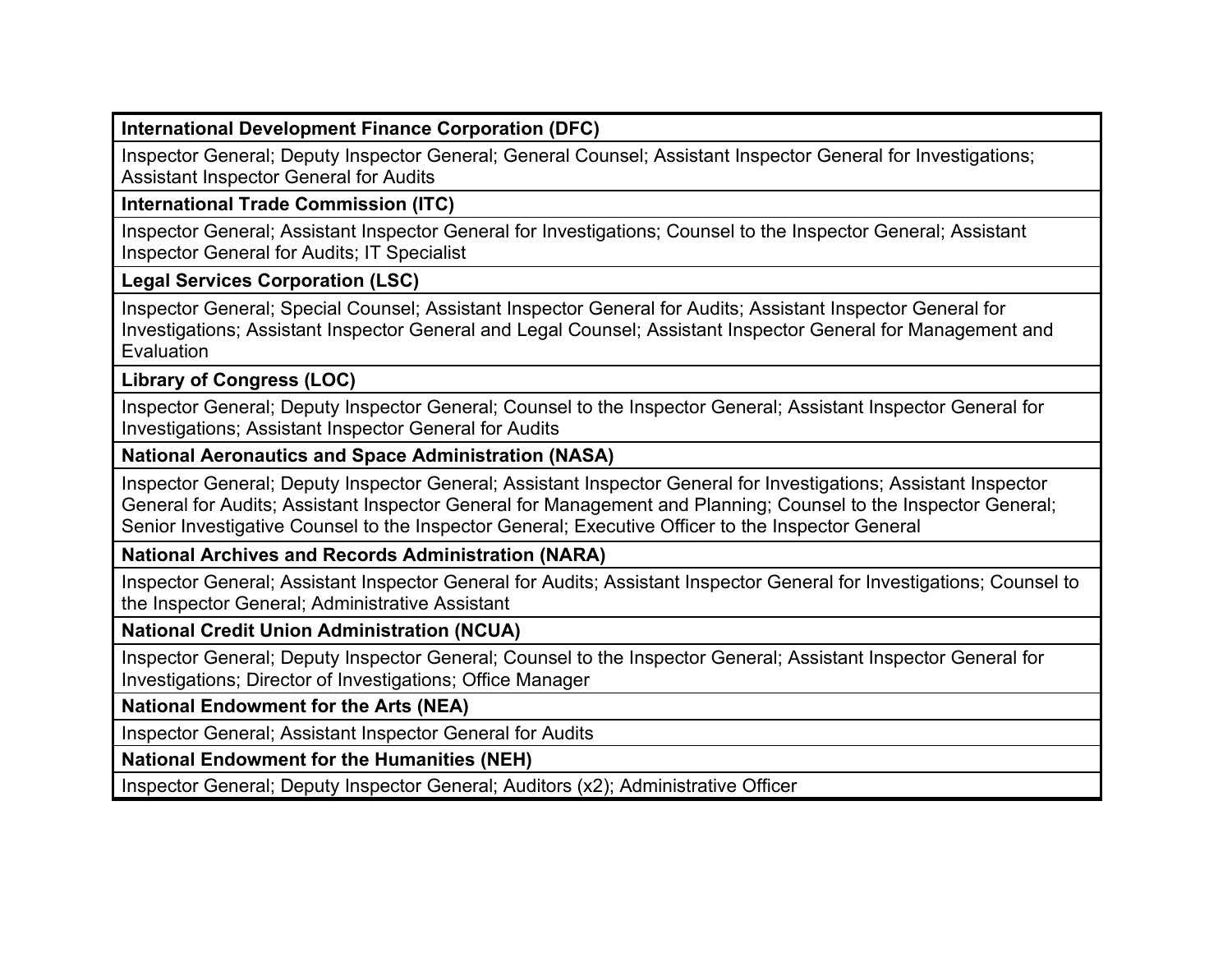#### **National Geospatial-Intelligence Agency (NGA)**

Inspector General; Deputy Inspector General; Counsel to the Inspector General; Assistant Inspector General for Audits; Assistant Inspector General for Inspections; Assistant Inspector General for Investigations; Chief of Staff; Data Analytics Chief; Executive Officer

#### **National Labor Relations Board (NLRB)**

Inspector General; Assistant Inspector General for Audits; Assistant Inspector General for Investigations; Counsel to the Inspector General; Lead Auditor

#### **National Reconnaissance Office (NRO)**

Inspector General; Deputy Inspector General; Counsel to the Inspector General; Assistant Inspector General for Investigations; Assistant Inspector General for Inspections; Assistant Inspector General for Audits; Assistant Inspector General for Analytics

#### **National Science Foundation (NSF)**

Inspector General; Deputy Inspector General; Counsel to the Inspector General; Assistant Inspector General for Management; Assistant Inspector General for Audits; Assistant Inspector General for Investigations; Chief of Staff

#### **National Security Agency (NSA)**

Inspector General; Deputy Inspector General; Assistant Inspector General for Audits; Assistant Inspector General for Investigations; Assistant Inspector General for Inspections; Assistant Inspector General for Intelligence Oversight; Assistant Inspector General for Management & Planning; Counsel to the Inspector General

#### **Nuclear Regulatory Commission (NRC) and Defense Nuclear Facility Safety Board (DNFSB)**

Inspector General; Deputy Inspector General; General Counsel to the Inspector General; Assistant Inspector General for Investigations; Assistant Inspector General for Audits; Chief of Staff; Director, Resource Management and Operations Support

#### **Office of Personnel Management (OPM)**

Inspector General; Deputy Inspector General; Assistant Inspector General for Legal and Legislative Affairs; Assistant Inspector General for Management; Assistant Inspector General for Investigations; Assistant Inspector General for Audits; Deputy Assistant Inspector General for Management (x2); Deputy Assistant Inspector General for Investigations; Deputy Assistant Inspector General for Audits (x2); Chief of Evaluations; Designated Point of Contact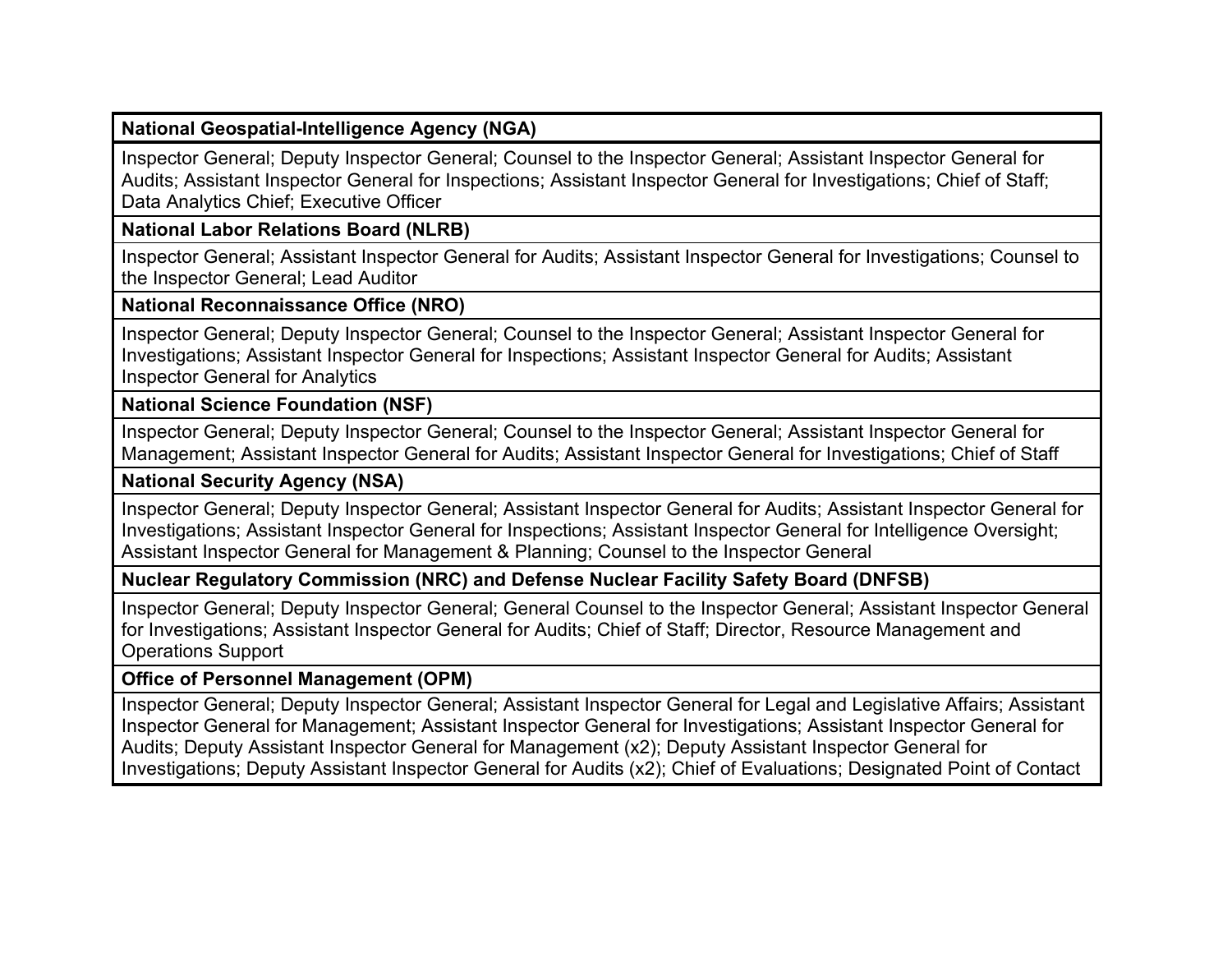## **Office of the Inspector General of the Intelligence Community (ICIG)**

Inspector General; Principle Deputy Inspector General; Assistant Inspector General for Audits; Assistant Inspector General for Investigations; Assistant Inspector General for Inspections and Evaluations; Assistant Inspector General for Mission Support; Director, Center for Protected Disclosures; Counsel to the Inspector General

**Office of the Special Counsel (OSC)**

Special Counsel; Principal Deputy Special Counsel

**Peace Corps (PC)**

Inspector General; Deputy Inspector General; Legal Counsel; Deputy Counsel; Assistant Inspector General for Investigations; Assistant Inspector General for Audits; Assistant Inspector General for Evaluation; Assistant Inspector General for Management and Administration

**Pension Benefit Guaranty Corporation (PBGC)**

Inspector General; Deputy Inspector General; Assistant Inspector General for Investigations; Assistant Inspector General for Audits; Assistant Inspector General for Management; Chief Counsel

**Postal Regulatory Commission (PRC)**

Inspector General; Senior Auditor; Program Analyst

**U.S. Postal Service (USPS)**

Inspector General; Deputy Inspector General (x2); Assistant Inspector General for Investigations

**Railroad Retirement Board (RRB)**

Inspector General; Deputy Inspector General; General Counsel; Assistant Inspector General for Investigations; Assistant Inspector General for Audits; Budget Analyst; Management Analyst

**Securities Exchange Commission (SEC)**

Inspector General; Deputy Inspector General for Investigations; Deputy Inspector General for Operations and Management; Deputy Inspector General for Audits, Evaluations, and Special Projects; Counsel to the Inspector **General** 

**Small Business Administration (SBA)**

Inspector General; Special Assistant to the Inspector General; Special Advisor to the Inspector General; Counsel; Assistant Inspector General for Investigations; Assistant Inspector General for Audits; Assistant Inspector General for Management and Operations